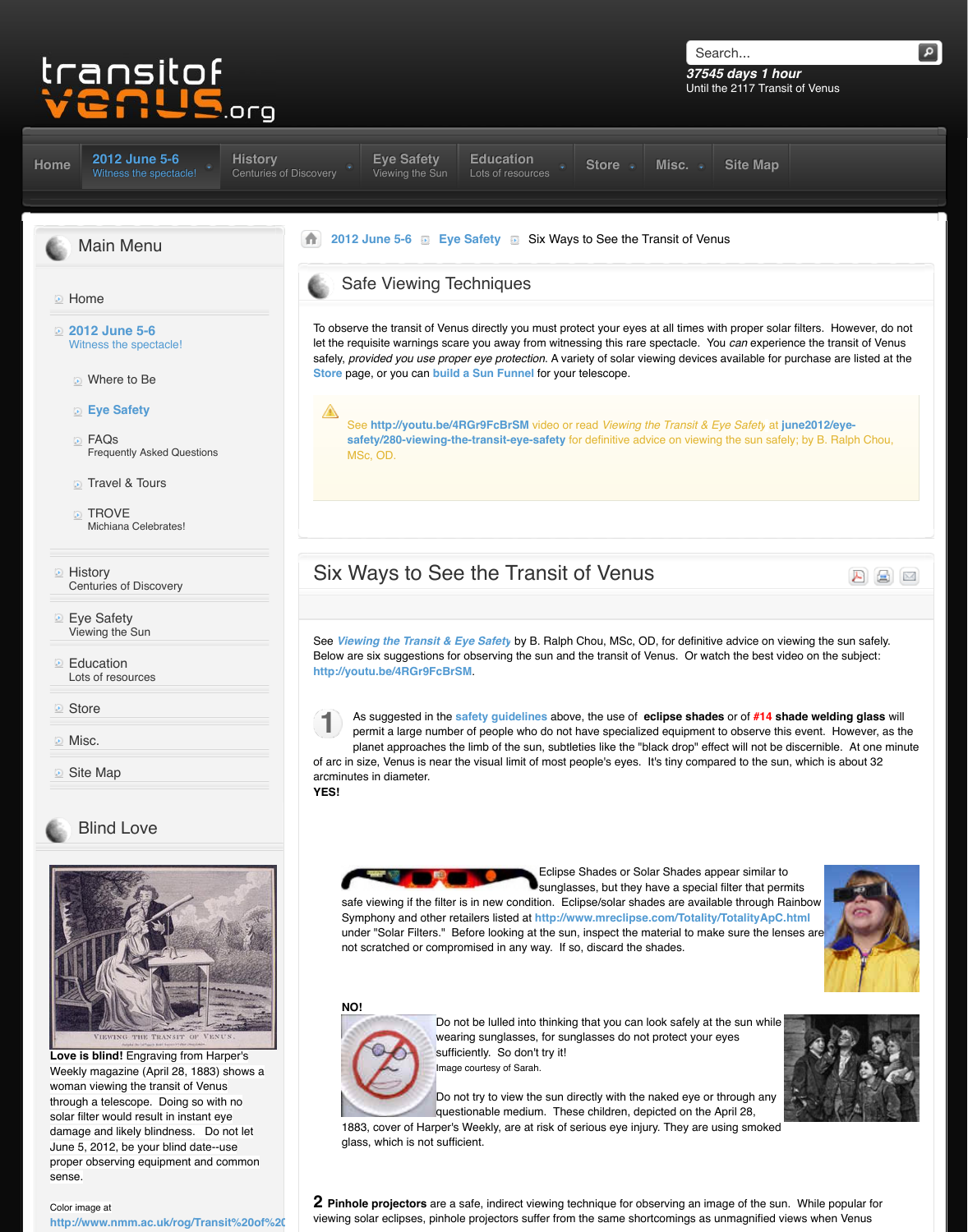#### or at least smoldering..."



## Safety Notice

Viewing the sun without proper equipment and/or techniques can result in serious eye injury and blindness. The solar observing descriptions and comments listed in this website are not an endorsement of any particular technique or product. Observers are responsible for their own eye safety. This website accepts no responsibility for the conduct of others in viewing the sun. For definitive advise on observing the sun, see *Viewing the Transit & Eye Safety*, by Dr. B. Ralph Chou, at **http://www.transitofvenus.org/june2012/eyesafety/280-viewing-the-transit-eye-safety**.

"It is never safe to look at the sun without proper eye protection. No filter should be used with an optical device (e.g. binoculars, telescope, camera) unless that filter has been specifically designed for that purpose and is mounted at the front end (i.e., end towards the Sun). Unsafe filters include all color film, black-and-white film that contains no silver, photographic negatives with images on them (x-rays and snapshots), smoked glass, sunglasses (single or multiple pairs), photographic neutral density filters and polarizing filters, computer disk media. Most of these transmit high levels of invisible infrared radiation which can cause a thermal retinal burn. The fact that the Sun appears dim, or that you feel no discomfort when looking at the Sun through the filter, is no guarantee that your eyes are safe. A person with eye damage from improper viewing may not notice the damage until hours later."

#### **http://www.leaderdog.org/**

For observers who refuse to view the sun safely--Leader Dogs for the Blind in Rochester, Michigan.

#### Additional pages at his Ask Mr. Science web page indicate **how to take sunspot data and analyze them**.



safely by **projecting the image of the sun wit** without solar filters on the large ends of both the

## **4** A method for allowing a large crowd to witn magnified image through a closed-loop device

A popular projection device used during the 2004 transite A materials (a plastic funnel, a clamp, an eyepiece, and eyepiece with an appendage. A clear image of Venu path is enclosed, observers are not at risk. A larger version of the screen uses a bucket to a larger Download simple instructions and supplies list wr







**Bruce Hegerberg's design** 

Another viewing tool is Gene Zajac's modified v safely allows a crowd of spectators to view a la